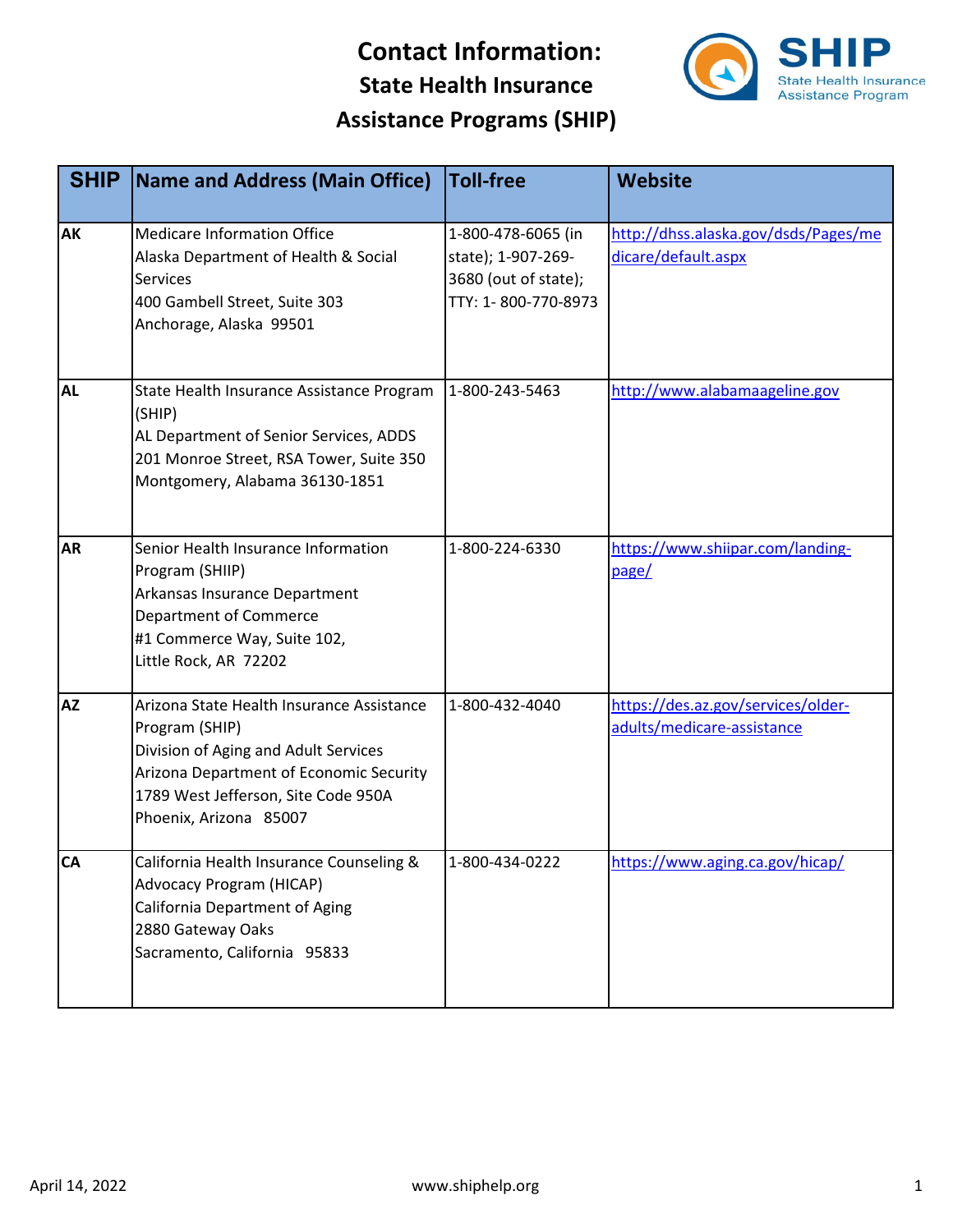

| <b>SHIP</b> | <b>Name and Address (Main Office)</b>                                                                                                                                                                                                                                          | <b>Toll-free</b>                                              | <b>Website</b>                                                                                                                                                                       |
|-------------|--------------------------------------------------------------------------------------------------------------------------------------------------------------------------------------------------------------------------------------------------------------------------------|---------------------------------------------------------------|--------------------------------------------------------------------------------------------------------------------------------------------------------------------------------------|
| <b>CO</b>   | State Health Insurance Assistance Program<br>(SHIP)<br>Department of Regulatory Agencies<br>1560 Broadway, Suite 850<br>Denver, Colorado 80202                                                                                                                                 | 1-888-696-7213                                                | https://doi.colorado.gov/insurance-<br>products/health-insurance/senior-<br>health-care-medicare                                                                                     |
| <b>CT</b>   | Connecticut's Program for Health Insurance   1-800-994-9422 (in<br>Assistance, Outreach, Information and<br>Referral, Counseling, Eligibility Screening<br>(CHOICES)<br><b>Connecticut Department on Aging</b><br>55 Farmington Ave, 12th Floor<br>Hartford, Connecticut 06105 | state only); (860) 424-<br>5274 (out of state<br>direct line) | https://portal.ct.gov/AgingandDisability<br>/Content-Pages/Programs/CHOICES-<br>Connecticuts-program-for-Health-<br>insurance-assistance-Outreach-<br>Information-and-referral-Couns |
| <b>DC</b>   | <b>DC SHIP</b><br>DC Dept. of Aging and Community Living<br>250 E. St. SW<br>Washington, DC 20024                                                                                                                                                                              | (202) 727-8370                                                | https://dcoa.dc.gov/service/dc-state-<br>health-insurance-assistance-program-<br>ship                                                                                                |
| <b>DE</b>   | Delaware Medicare Assistance Bureau<br>Department of Insurance<br>1351 West North St. Suite 101<br>Dover, Delaware 19904                                                                                                                                                       | 1-800-336-9500                                                | http://delawareinsurance.gov/DMAB/                                                                                                                                                   |
| <b>FL</b>   | Serving Health Insurance Needs of Elders<br>(SHINE)<br>Florida Department of Elder Affairs<br>4040 Esplanade Way, Suite 280-S<br>Tallahassee, Florida 32399                                                                                                                    | 1-800-963-5337<br>1-800-955-8770                              | TTY http://www.floridashine.org/                                                                                                                                                     |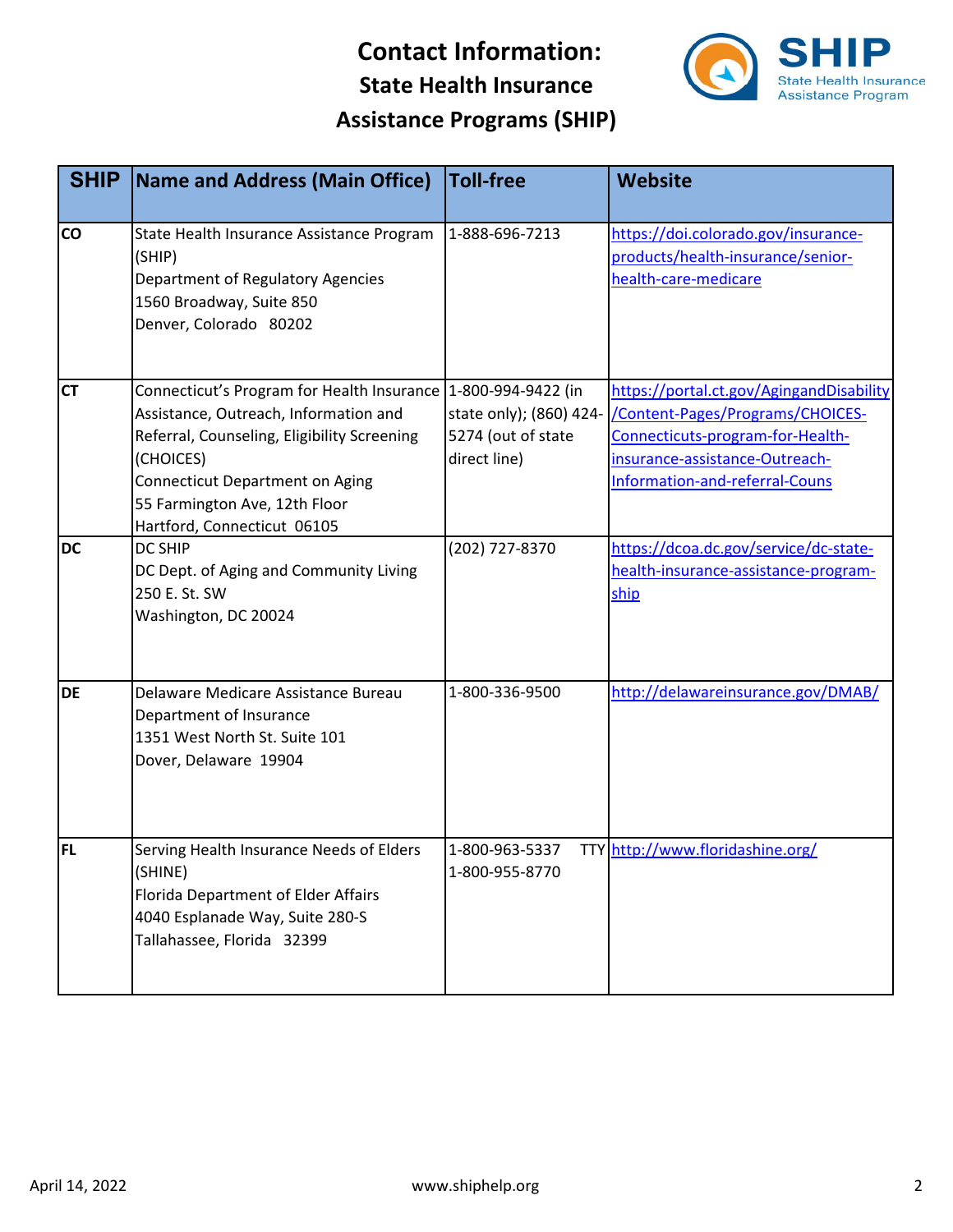

| <b>SHIP</b> | Name and Address (Main Office)                                                                                                                                                               | <b>Toll-free</b>                      | <b>Website</b>                         |
|-------------|----------------------------------------------------------------------------------------------------------------------------------------------------------------------------------------------|---------------------------------------|----------------------------------------|
| <b>GA</b>   | Georgia State Health Insurance Assistance<br>Program<br>Georgia Department of Human Services<br>Division of Aging Services<br>2 Peachtree Street, NW, Suite 33-101<br>Atlanta, Georgia 30303 | 1-866-552-4464<br>(option 4)          | https://aging.georgia.gov/georgia-ship |
| GU          | Guam Medicare Assistance Program<br>(GUAM MAP)<br>Guam Department of Public Health & Social<br><b>Services</b><br>130 University Drive, University Castle Mall<br>Mangilao, Guam 96913       | 1-671-735-7415                        | http://dphss.guam.gov/                 |
| HI          | Hawaii SHIP<br>Executive Office on Aging, Department of<br>Health<br>250 S. Hotel Street, Suite 406<br>Honolulu, HI 96813-2831                                                               | 1-888-875-9229<br>TTY 1-866-810-4379  | http://www.hawaiiship.org              |
| <b>IA</b>   | Senior Health Insurance Information<br>Program (SHIIP)<br>Iowa Insurance Division<br>Two Ruan Center, 601 Locust, 4th Floor<br>Des Moines, IA 50309-3738                                     | 1-800-351-4664;<br>TTY 1-800-735-2942 | https://shiip.iowa.gov/                |
| <b>ID</b>   | Senior Health Insurance Benefits Advisors<br>(SHIBA)<br>Idaho Department of Insurance<br>700 West State St., 3rd Floor<br>Boise, Idaho 83720                                                 | 1-800-247-4422                        | http://www.shiba.idaho.gov             |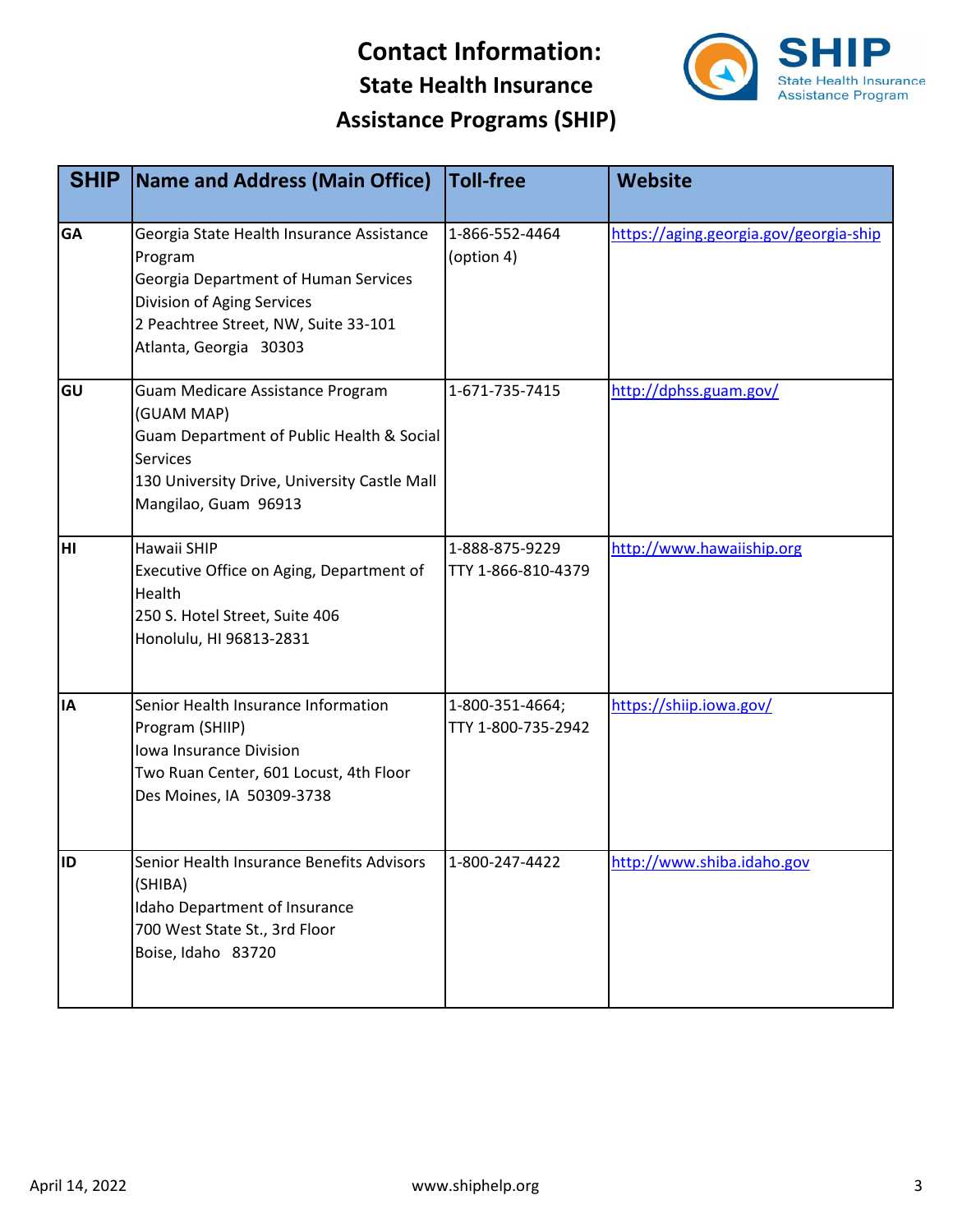

| <b>SHIP</b> | <b>Name and Address (Main Office)</b>                                                                                                                                      | <b>Toll-free</b>                     | <b>Website</b>                                                                       |
|-------------|----------------------------------------------------------------------------------------------------------------------------------------------------------------------------|--------------------------------------|--------------------------------------------------------------------------------------|
| Iil         | Senior Health Insurance Program (SHIP)<br>One Natural Resources Way, Suite 100<br>Springfield, IL 62702                                                                    | 1-800-252-8966<br>TTY 1-888-206-1327 | https://www2.illinois.gov/aging/ship/P<br>ages/default.aspx                          |
| IN          | State Health Insurance Assistance Program<br>(SHIP)<br>Indiana Department of Insurance<br>311 West Washington Street, 2nd Floor<br>Indianapolis, Indiana 46204             | 1-800-452-4800<br>TTY 1-866-846-0139 | www.medicare.in.gov                                                                  |
| <b>KS</b>   | Senior Health Insurance Counseling for<br>Kansas (SHICK)<br>Kansas Department for Aging and Disability<br><b>Services</b><br>503 South Kansas<br>Topeka, Kansas 66603-3404 | 1-800-860-5260                       | https://kdads.ks.gov/commissions/com<br>mission-on-aging/medicare-<br>programs/shick |
| <b>KY</b>   | State Health Insurance Assistance Program<br>(SHIP)<br>Department for Aging and Independent<br>Living<br>275 East Main Street, 3E-E<br>Frankfort, Kentucky 40621           | 1-877-293-7447                       | https://chfs.ky.gov/agencies/dail/Pages<br>/ship.aspx                                |
| LA          | Senior Health Insurance Information<br>Program (SHIIP)<br>State of Louisiana Department of Insurance<br>P.O. Box 94214<br>Baton Rouge, Louisiana 70804-9214                | 1-800-259-5300                       | https://www.ldi.la.gov/consumers/seni<br>or-health-shiip                             |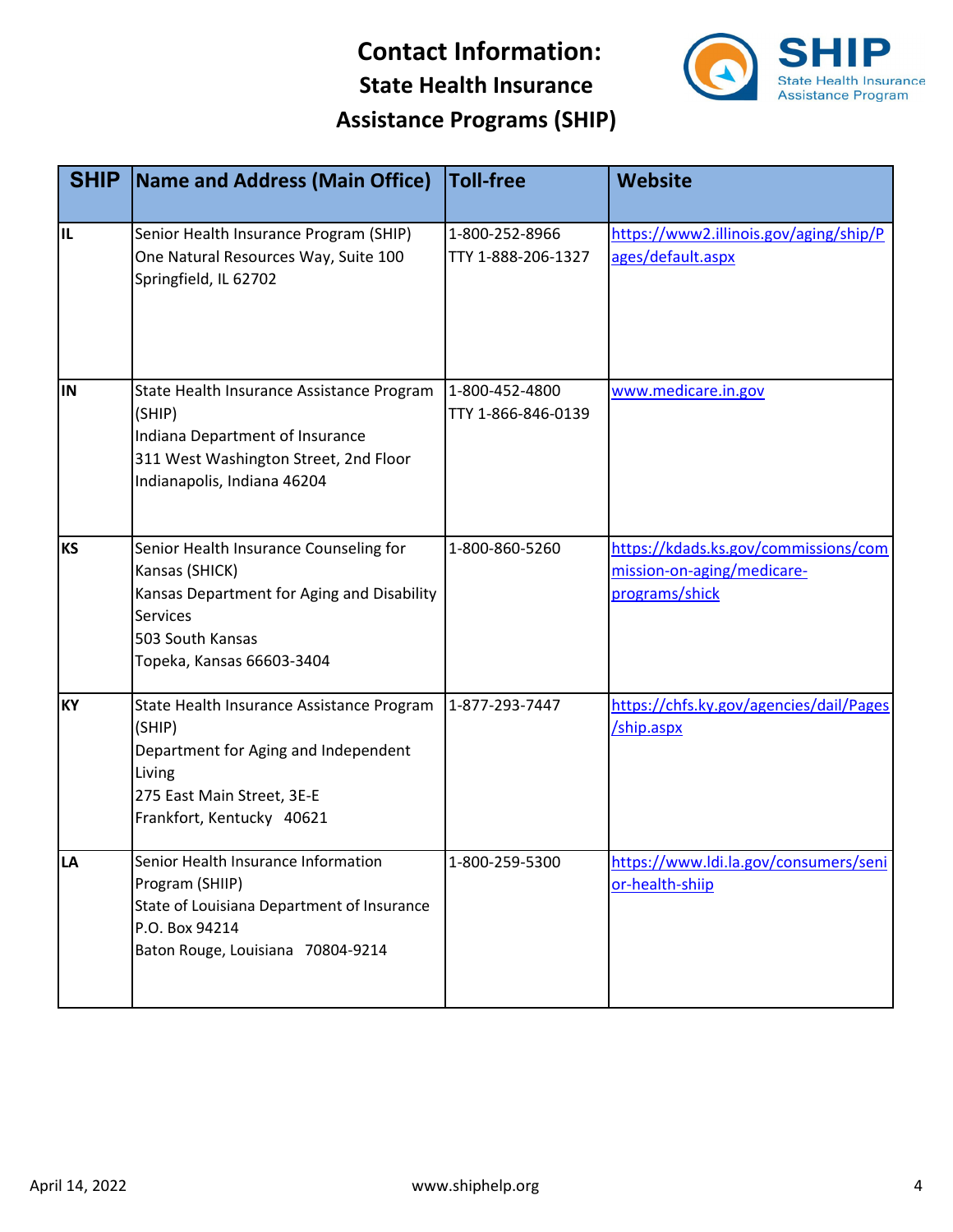

| <b>SHIP</b> | Name and Address (Main Office)                                                                                                                                                     | <b>Toll-free</b>                                                      | <b>Website</b>                                                                                                              |
|-------------|------------------------------------------------------------------------------------------------------------------------------------------------------------------------------------|-----------------------------------------------------------------------|-----------------------------------------------------------------------------------------------------------------------------|
| <b>MA</b>   | Serving Health Insurance Needs of<br>Everyone (SHINE)<br>Massachusetts Executive Office of Elders<br><b>Affairs</b><br>1 Ashburton Place, 5th Floor<br>Boston, Massachusetts 02108 | 1-800-243-4636<br>(in state)<br>TTY 1-877-610-0241                    | https://www.mass.gov/health-<br>insurance-counseling                                                                        |
| <b>MD</b>   | State Health Insurance Assistance Program<br>(SHIP)<br>Maryland Department of Aging<br>301 West Preston Street, Room 1007<br>Baltimore, Maryland 21201                             | 1-800-243-3425<br>(in state only)<br>1-844-627-5465<br>(out of state) | https://aging.maryland.gov/Pages/stat<br>e-health-insurance-program.aspx                                                    |
| <b>ME</b>   | Maine State Health Insurance Assistance<br>Program (SHIP)<br>Office of Aging and Disability Services<br>11 State House Station<br>41 Anthony Ave.<br>Augusta, Maine 04333          | 1-800-262-2232                                                        | https://www.maine.gov/dhhs/oads/get-<br>support/older-adults-disabilities/older-<br>adult-services/ship-medicare-assistance |
| MI          | MMAP, Inc.<br>6105 W. Saint Joseph Highway, Suite 204<br>Lansing, Michigan 48917                                                                                                   | 1-800-803-7174                                                        | http://www.mmapinc.org                                                                                                      |
| MN          | Minnesota State Health Insurance<br>Assistance Program/Senior LinkAge Line<br>Minnesota Board on Aging<br>540 Cedar Street, P.O. Box 64976<br>St. Paul, Minnesota 55164-0976       | 1-800-333-2433                                                        | https://mn.gov/senior-linkage-line/                                                                                         |
| <b>MO</b>   | <b>CLAIM</b><br>(Missouri Department of Insurance)<br>1105 Lakeview Ave<br>Columbia, Missouri 65201                                                                                | 1-800-390-3330                                                        | http://missouriclaim.org                                                                                                    |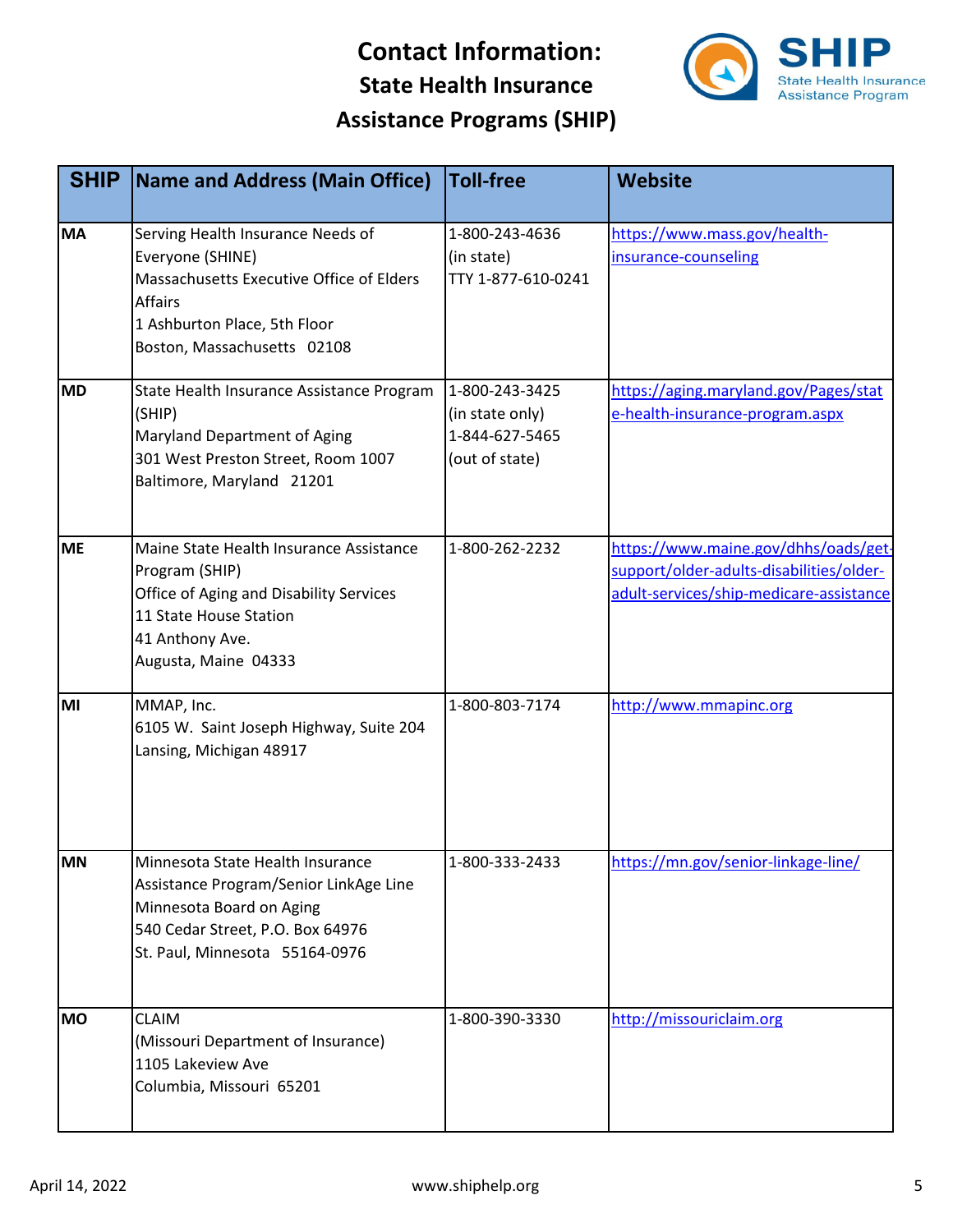

| <b>SHIP</b> | Name and Address (Main Office)                                                                                                                                                                                      | <b>Toll-free</b>                     | <b>Website</b>                                                                                                    |
|-------------|---------------------------------------------------------------------------------------------------------------------------------------------------------------------------------------------------------------------|--------------------------------------|-------------------------------------------------------------------------------------------------------------------|
| <b>MS</b>   | MS State Health Insurance Assistance<br>Program (SHIP)<br>Mississippi Department of Human Services<br>750 North State Street<br>Jackson, Mississippi 39202                                                          | 601-359-4577 or 844-<br>822-4622     | http://www.mdhs.state.ms.us/aging-<br>adult-services/programs-daas/state-<br>health-insurance-assistance-program/ |
| <b>MT</b>   | Montana State Health Insurance Assistance<br>Program (SHIP) MT Dept of Public Health &<br><b>Human Services</b><br>1100 North Last Chance Gulch, 4th Floor<br>Helena, MT 59601                                      | 1-800-551-3191                       | http://www.dphhs.mt.gov/sltc/services<br>/aging/ship.shtml                                                        |
| <b>NC</b>   | Seniors' Health Insurance Information<br>Program (SHIIP)<br>North Carolina Department of Insurance<br>325 N Salisbury Street<br>Raleigh, NC 27603<br>Mailing:<br>1201 Mail Service Center<br>Raleigh, NC 27699-1201 | 1-855-408-1212 or<br>919-807-6900    | www.ncshiip.com                                                                                                   |
| <b>ND</b>   | State Health Insurance Counseling (SHIC)<br>North Dakota Insurance Department<br>600 East Boulevard, Department 401<br>Bismarck, North Dakota 58505                                                                 | 1-888-575-6611<br>TTY 1-800-366-6888 | https://www.insurance.nd.gov/shic-<br>medicare                                                                    |
| <b>NE</b>   | Nebraska SHIP<br>Nebraska Department of Insurance<br>2717 S. 8th Street, Suite 4<br>Lincoln, Nebraska 68502                                                                                                         | 1-800-234-7119                       | https://doi.nebraska.gov/consumer/se<br>nior-health                                                               |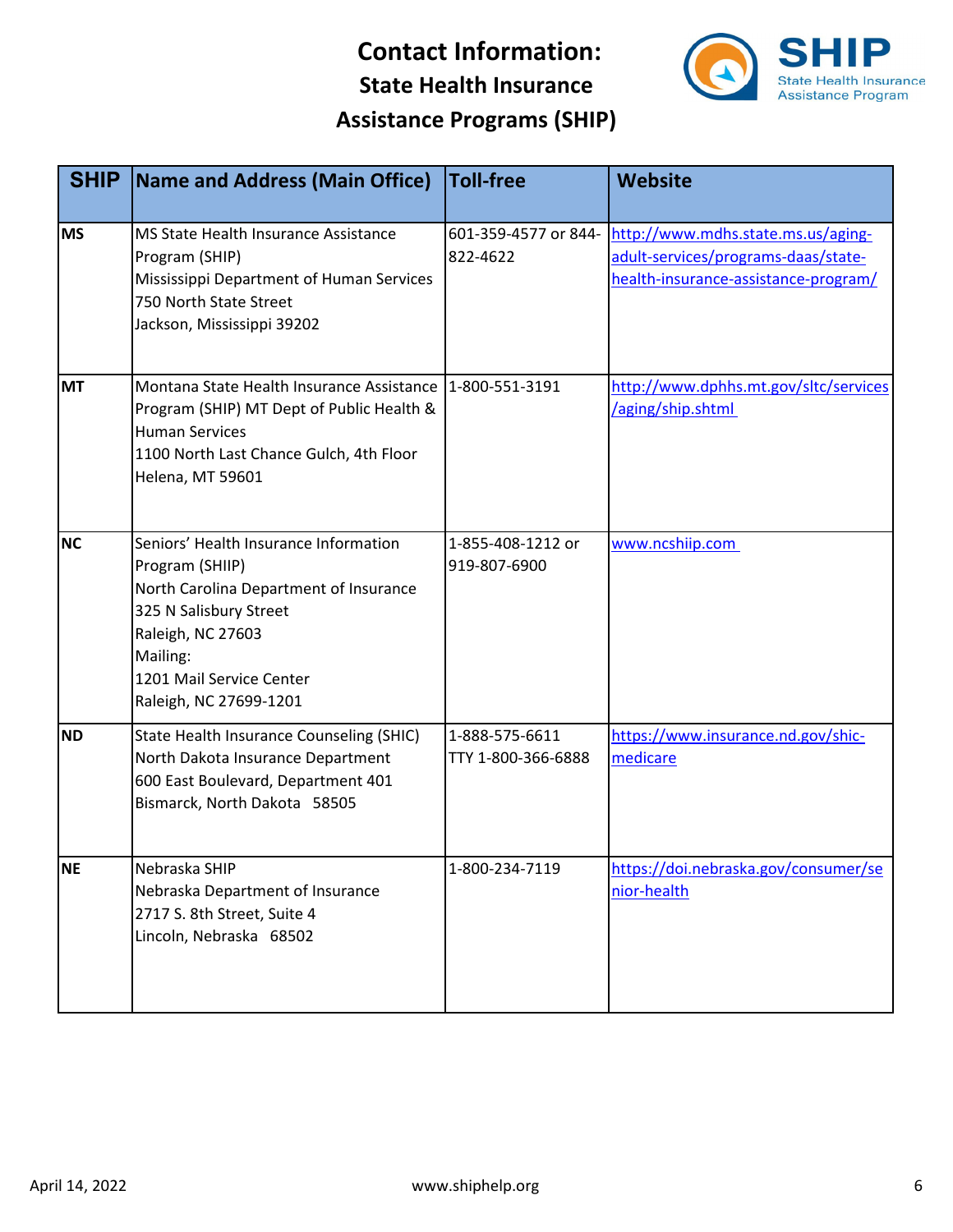

| <b>SHIP</b> | <b>Name and Address (Main Office)</b>                                      | <b>Toll-free</b>   | Website                                                                         |
|-------------|----------------------------------------------------------------------------|--------------------|---------------------------------------------------------------------------------|
|             |                                                                            |                    |                                                                                 |
| <b>NH</b>   | NH SHIP-ServiceLink Resource Center                                        | 1-866-634-9412     | http://www.servicelink.nh.gov/medicar                                           |
|             | NH DHHS, Bureau of Elderly & Adult<br><b>Services</b>                      |                    | e/index.htm                                                                     |
|             | 105 Pleasant St., Gov. Gallan State Office                                 |                    |                                                                                 |
|             | Park S.                                                                    |                    |                                                                                 |
|             | Concord, New Hampshire 03301-3857                                          |                    |                                                                                 |
| <b>NJ</b>   | State Health Insurance Assistance Program                                  | 1-800-792-8820     | http://www.state.nj.us/humanservices                                            |
|             | (SHIP)                                                                     | (in state) or      | /doas/services/ship/index.html                                                  |
|             | New Jersey Department of Human Services, 1-877-222-3737                    |                    |                                                                                 |
|             | Division of Aging Services                                                 | (out of state)     |                                                                                 |
|             | P.O. Box 807                                                               |                    |                                                                                 |
|             | Trenton, New Jersey 08625-0807                                             |                    |                                                                                 |
| <b>NM</b>   | <b>New Mexico ADRC-SHIP</b>                                                |                    | 1-800-432-2080 or 1- www.nmaging.state.nm.us                                    |
|             | 2550 Cerrillos Road                                                        | 505-476-4846       |                                                                                 |
|             | Santa Fe, NM 87505                                                         |                    |                                                                                 |
|             |                                                                            |                    |                                                                                 |
| <b>NV</b>   | Nevada Medicare Assistance Program                                         | 1-800-307-4444     | https://www.nevadacareconnection.or                                             |
|             | (MAP)                                                                      |                    | g/care-options/types-of-                                                        |
|             | Aging and Disability Services Division                                     |                    | services/healthcare/medicare-                                                   |
|             | 3320 W Sahara Avenue, Suite 100                                            |                    | assistance-program-map/                                                         |
|             | Las Vegas, NV 89102                                                        |                    |                                                                                 |
|             |                                                                            |                    |                                                                                 |
|             |                                                                            |                    |                                                                                 |
|             |                                                                            |                    |                                                                                 |
|             |                                                                            |                    |                                                                                 |
| <b>NY</b>   | Health Insurance Information Counseling<br>and Assistance Program (HIICAP) | 1-800-701-0501     | https://aging.ny.gov/health-insurance-<br>information-counseling-and-assistance |
|             | New York State Office for the Aging                                        |                    |                                                                                 |
|             | Two Empire State Plaza                                                     |                    |                                                                                 |
|             | Agency Building #2                                                         |                    |                                                                                 |
|             | Albany, New York 12223-1251                                                |                    |                                                                                 |
| OH          | Ohio Senior Health Insurance Information                                   | 1-800-686-1578     | http://www.insurance.ohio.gov                                                   |
|             | Program (OSHIIP)                                                           | TTY 1-614-644-3745 |                                                                                 |
|             | Ohio Department of Insurance                                               |                    |                                                                                 |
|             | 50 West Town Street, 3rd Floor, Suite 300                                  |                    |                                                                                 |
|             | Columbus, Ohio 43215                                                       |                    |                                                                                 |
|             |                                                                            |                    |                                                                                 |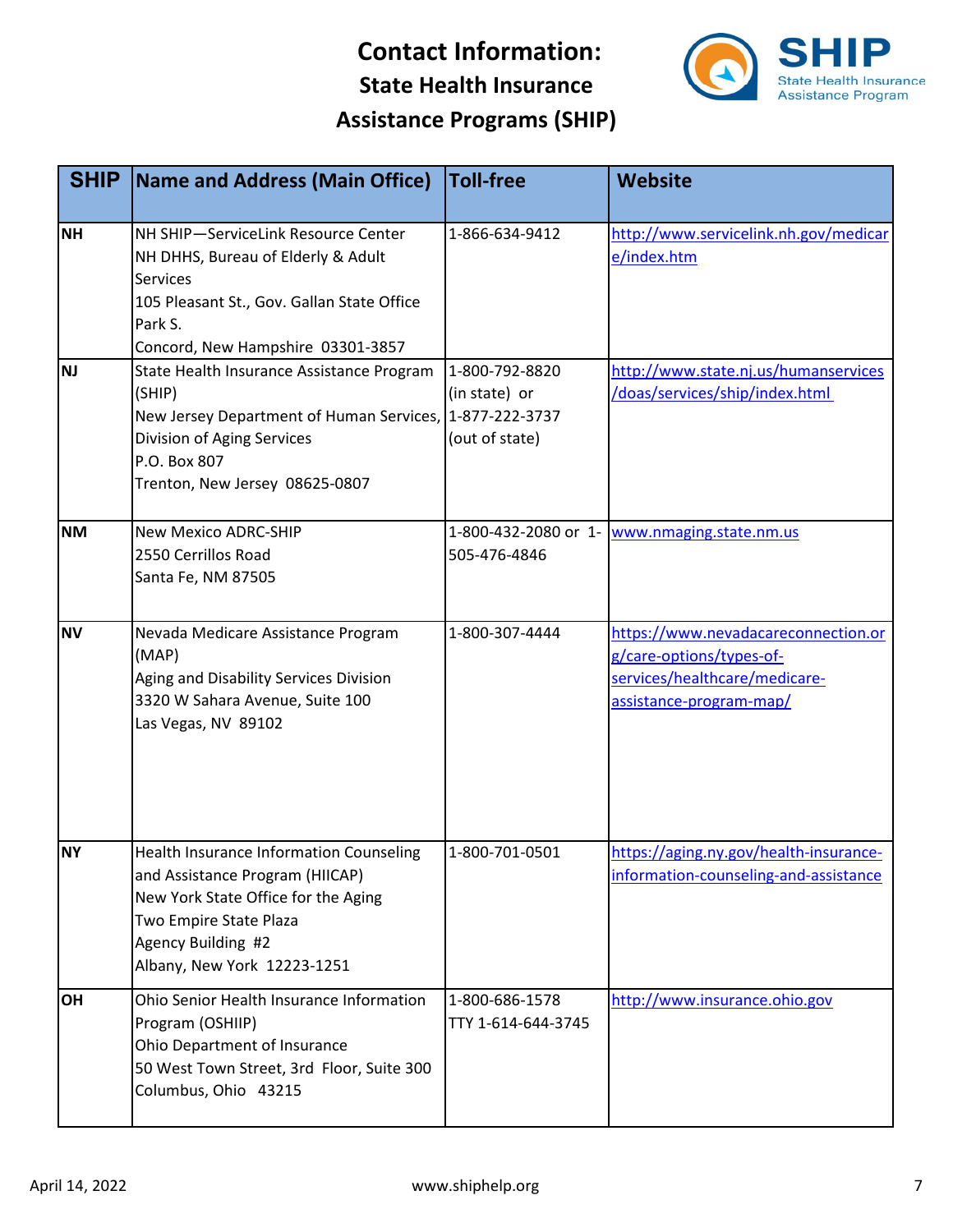

| <b>SHIP</b> | <b>Name and Address (Main Office)</b>                                                                                                                                           | <b>Toll-free</b>                                                                       | <b>Website</b>                                                          |
|-------------|---------------------------------------------------------------------------------------------------------------------------------------------------------------------------------|----------------------------------------------------------------------------------------|-------------------------------------------------------------------------|
| OK          | Oklahoma Medicare Assistance Program<br>(MAP)<br>Oklahoma Insurance Department<br>400 NE 50th Street<br>Oklahoma City, Oklahoma 73105                                           | 1-800-763-2828<br>(in state)<br>1-405-521-6628<br>(out of state)                       | http://www.map.oid.ok.gov                                               |
| <b>OR</b>   | Senior Health Insurance Benefits<br>Assistance (SHIBA)<br>Department of Consumer and Business<br><b>Services</b><br>350 Winter Street, NE, Room 330<br>Salem, Oregon 97309-0405 | 1-800-722-4134                                                                         | http://www.oregonshiba.org/                                             |
| PA          | Pennsylvania Medicare Education and<br>Decision Insight (PA MEDI)<br>Pennsylvania Department of Aging<br>555 Walnut Street, 5th Floor<br>Harrisburg, Pennsylvania 17101-1919    | 1-800-783-7067                                                                         | http://www.aging.pa.gov                                                 |
| PR          | State Health Insurance Assistance Program<br>(SHIP)<br>Office for the Ombudsman for the Elderly<br>P.O. Box 191179<br>San Juan, Puerto Rico 00919-1179                          | 1-877-725-4300<br>(in state)<br>1-787-721-6121<br>(out of state)<br>TTY 1-878-919-7291 | http://www.agencias.pr.gov/agencias/<br>oppea/educacion/Pages/ship.aspx |
| <b>RI</b>   | Senior Health Insurance Program (SHIP)<br><b>Office of Healthy Aging</b><br>25 Howard Ave, Building 57<br>Cranston, Rhode Island 02920                                          | 1-888-884-8721<br>TTY: 401-462-0740                                                    | http://oha.ri.gov/                                                      |
| <b>SC</b>   | (I-CARE) Insurance Counseling Assistance<br>and Referrals for Elders<br>Lt. Governor's Office on Aging<br>1301 Gervais Street, Suite 350<br>Columbia, South Carolina 29201      | 1-800-868-9095                                                                         | http://www.aging.sc.gov                                                 |
| <b>SD</b>   | Senior Health Information & Insurance<br><b>Education (SHIINE)</b><br>South Dakota Department of Social Services<br>700 Governors Drive<br>Pierre, South Dakota 57501-2291      | 1-800-536-8197                                                                         | http://www.shiine.net                                                   |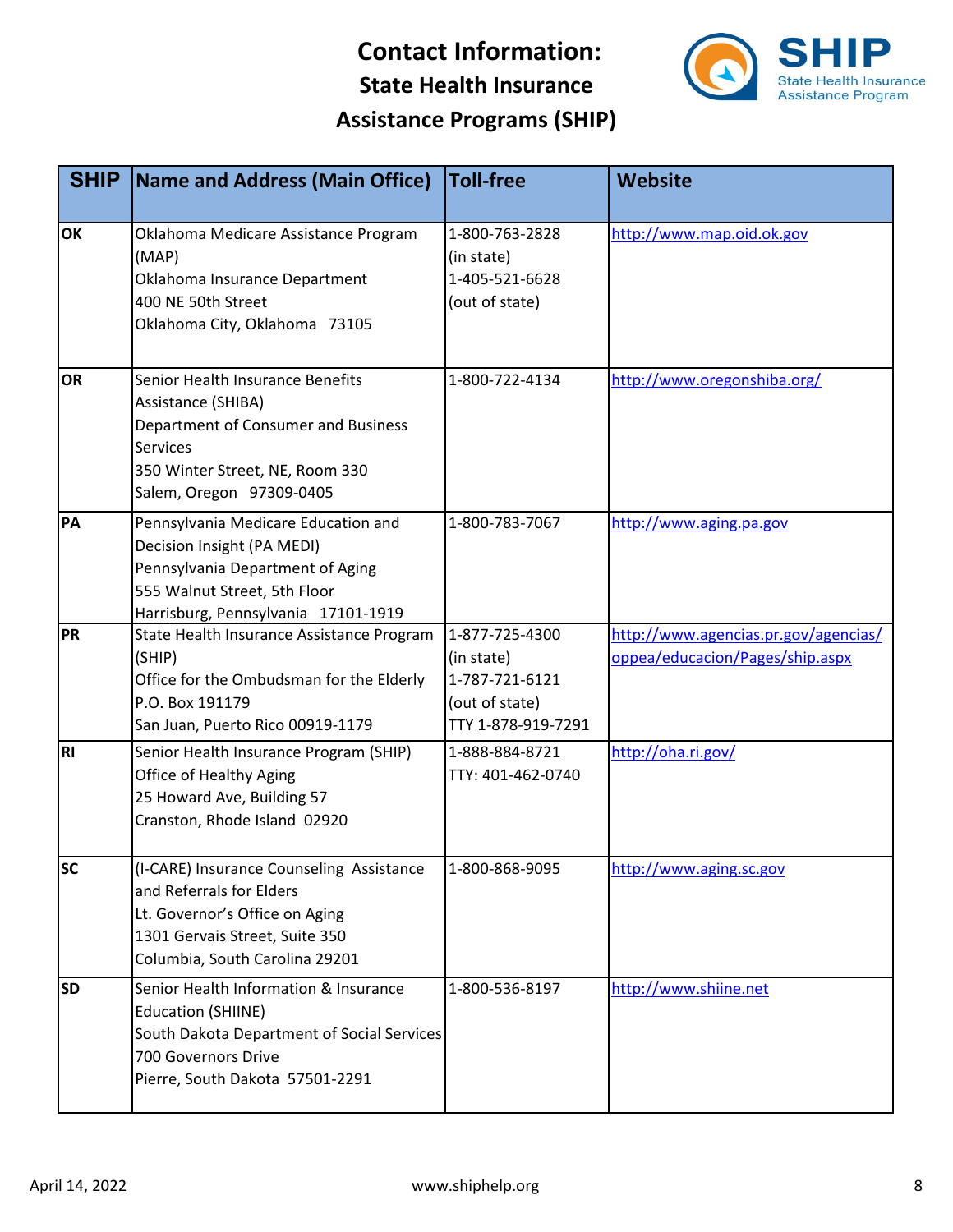

| <b>SHIP</b> | <b>Name and Address (Main Office)</b>                                                                                                                                                        | <b>Toll-free</b>                                                         | <b>Website</b>                                       |
|-------------|----------------------------------------------------------------------------------------------------------------------------------------------------------------------------------------------|--------------------------------------------------------------------------|------------------------------------------------------|
| <b>TN</b>   | <b>TN SHIP</b><br>Tennessee Commission on Aging and<br>Disability<br>Andrew Jackson Bldg., 9th Floor<br>502 Deaderick St.<br>Nashville, TN 37243                                             | 1-877-801-0044<br>TTY 1-800-848-0299                                     | http://tnmedicarehelp.com/                           |
| <b>TX</b>   | Health Information Counseling and<br><b>Advocacy Program (HICAP)</b><br>Texas Department of Aging and Disability<br><b>Services</b><br>701 West 51st Street, MC: W275<br>Austin, Texas 78751 | 1-800-252-9240                                                           | https://hhs.texas.gov/services/health/<br>medicare   |
| UT          | Senior Health Insurance Information<br>Program (SHIP)<br>Department of Human Services<br>195 North 1950 West<br>Salt Lake City, Utah 84116                                                   | 1-800-541-7735                                                           | http://daas.utah.gov/seniors/                        |
| <b>VA</b>   | Virginia Insurance Counseling and<br>Assistance Program (VICAP)<br>Department for Aging and Rehabilitative<br><b>Services</b><br>1610 Forest Ave.<br>Henrico, VA 23229                       | 1-800-552-3402                                                           | https://www.vda.virginia.gov/vicap.ht<br>m           |
| VI          | Virgin Islands State Health Insurance<br>Assistance Program (VISHIP)<br>Commissioner of Banking & Insurance<br>4007 Estate Diamond Ruby - 1st Floor<br>Christiansted, Virgin Islands 00820   | 1-340-772-7368<br>St. Croix Area or<br>1-340-714-4354<br>St. Thomas Area | https://ltg.gov.vi/departments/vi-ship-<br>medicare/ |
| <b>VT</b>   | Vermont State Health Insurance Assistance<br>Program<br>Vermont Association of Area Agencies on<br>Aging<br>476 Main Street, Suite #3<br>Winooski, VT 05404                                  | 1-800-642-5119<br>(in state only) 802-<br>865-0360                       | http://www.vermont4a.org                             |